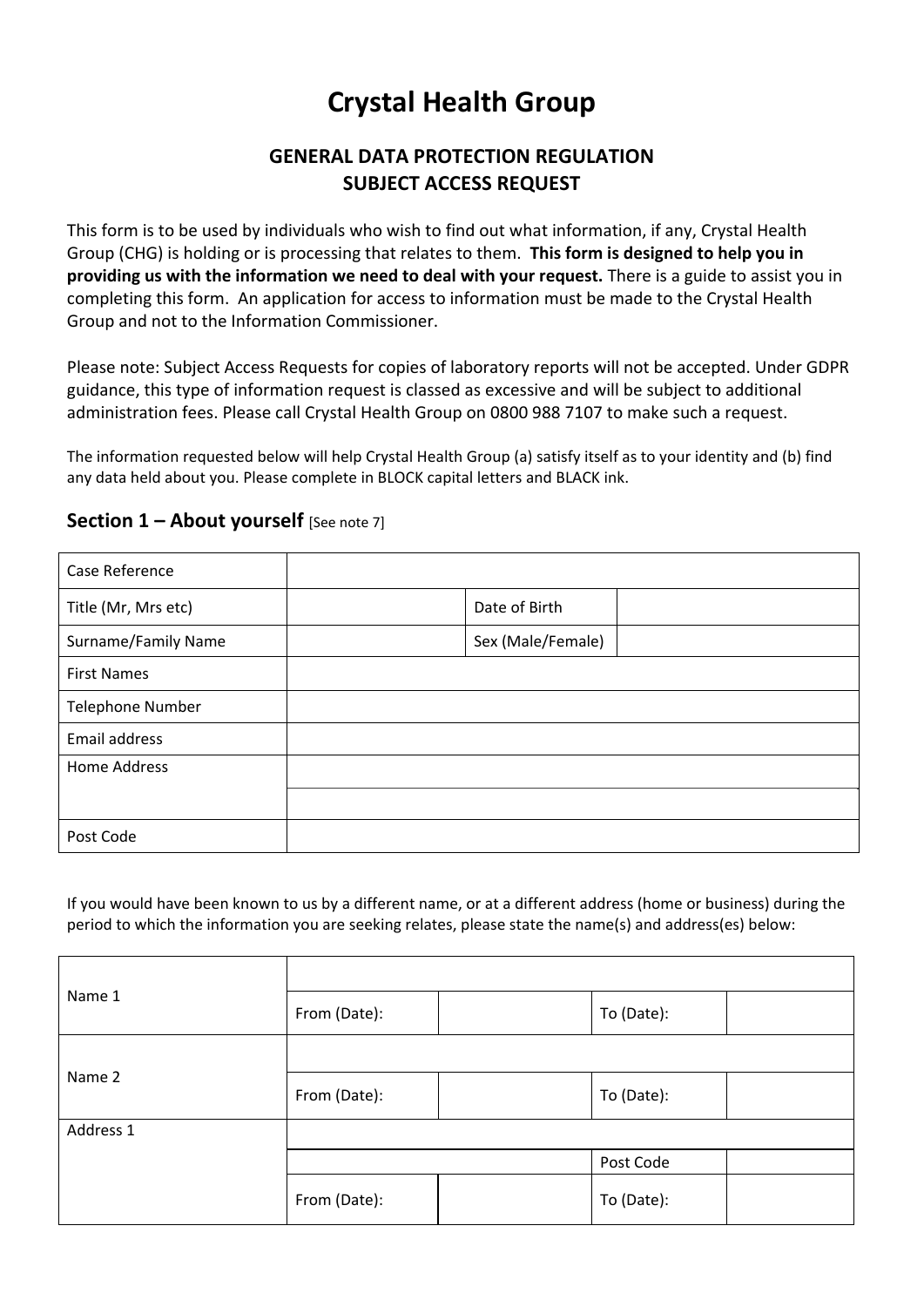| Address 2 |              |  |            |  |
|-----------|--------------|--|------------|--|
|           |              |  | Post Code  |  |
|           | From (Date): |  | To (Date): |  |
| Address 3 |              |  |            |  |
|           |              |  | Post Code  |  |
|           | From (Date): |  | To (Date): |  |
| Address 4 |              |  |            |  |
|           |              |  | Post Code  |  |
|           | From (Date): |  | To (Date): |  |

# **Section 2 – Proof of identity** [See note 8]

To help establish your identity, you **must** submit a copy of one document from each of the following categories with your application:

(a) Confirmation of name:

‐ Driving licence\*, passport, birth certificate.

(b) Confirmation of name and address:

‐ Driving licence\*, utility bill, bank or credit card statement, child benefit book, pension book (or other equivalent/similar official document – but it MUST show your name and address).

\*not provisional

| I am providing the following types of identification: |  |     |  |  |
|-------------------------------------------------------|--|-----|--|--|
|                                                       |  |     |  |  |
| (a)                                                   |  | (b) |  |  |

# **Section 3 – Helping us to find the information** [See note 9]

Please use the space below to provide further details that may help to locate the information sought. For example, specific documents or information that you are seeking; the likely location of the information; the name of the person at CHG who may have created or had access to the information; and any relevant time periods.

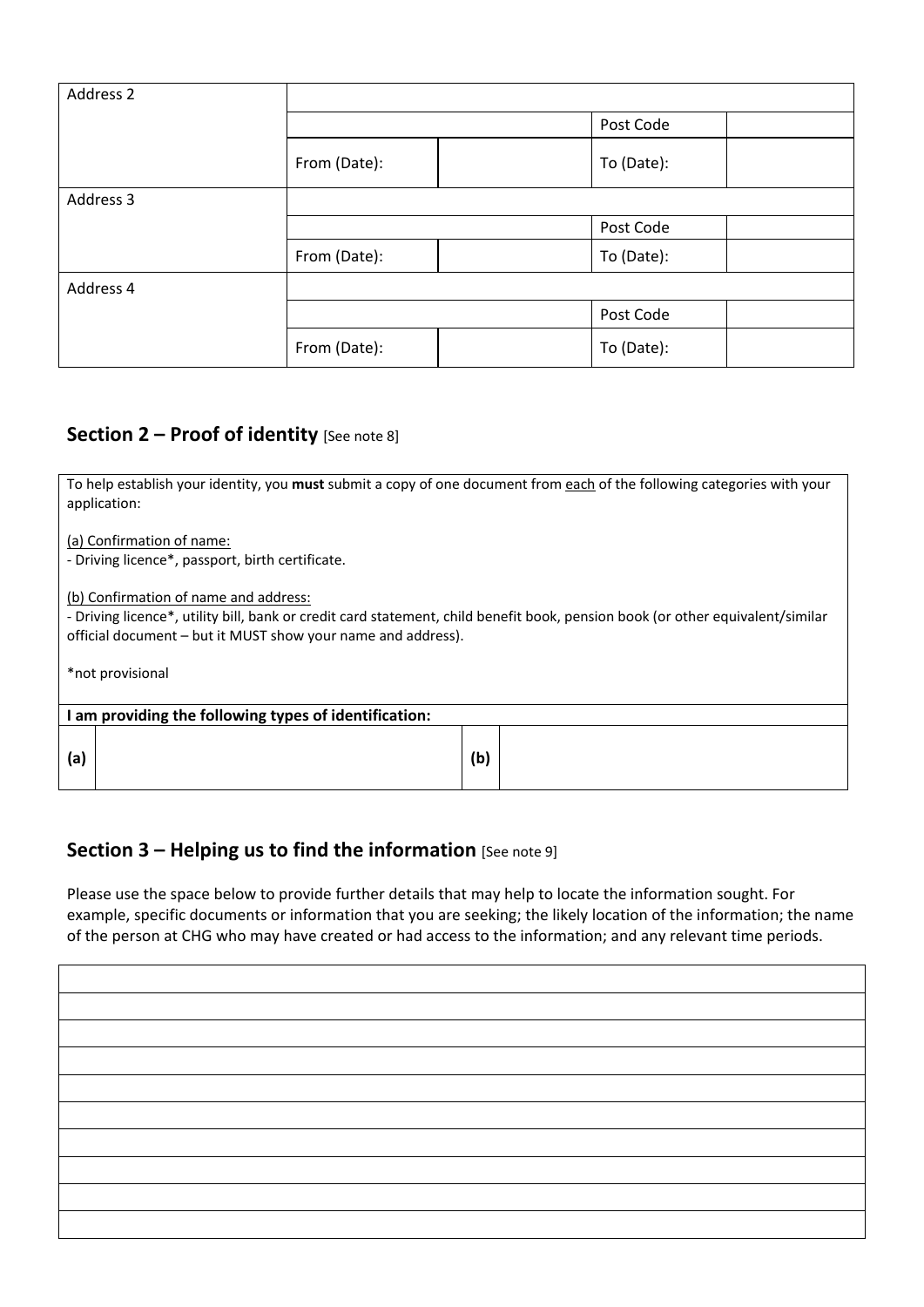# **Section 4 – Declaration** [See note 10]

**Declaration** (to be signed by the applicant or person with parental responsibility/legal guardian) if applicable

**The information that I have supplied in this application is correct, and I am the person to whom it relates OR \*I am requesting the information for a child under the age of 16 or an adult who lack the capacity to make this request. I can confirm that I have the parental responsibility and/or legal right to do so and my signature confirms this - we may ask for additional evidence to verify this.** 

\*Signature Date 2012

**Warning – attempting to obtain personal data to which you are not entitled may be an offence under the General Date Protection Regulation.** 

# **Your Checklist**

| Is your contact information correct?                                                   |  | Have you signed the form?            |  |
|----------------------------------------------------------------------------------------|--|--------------------------------------|--|
| Have you enclosed acceptable identification?                                           |  | Have you completed all the sections? |  |
| Have you provided information to assist us in identifying and finding the information? |  |                                      |  |

# *CHG Checklist (for CHG use only)*

| Date Application Rec'd       | <b>Application Signed</b>                           | Yes / No |
|------------------------------|-----------------------------------------------------|----------|
| Identification (a) - Details | <b>Application Complete</b>                         | Yes / No |
| Identification (b) - Details | ID Info provided                                    | Yes / No |
| Original Docs. Returned      | Additional evidence<br>required for third<br>party? |          |
| Identification checked       | Checked by (DPCO)                                   |          |
| Allocated to (DPCO)          |                                                     |          |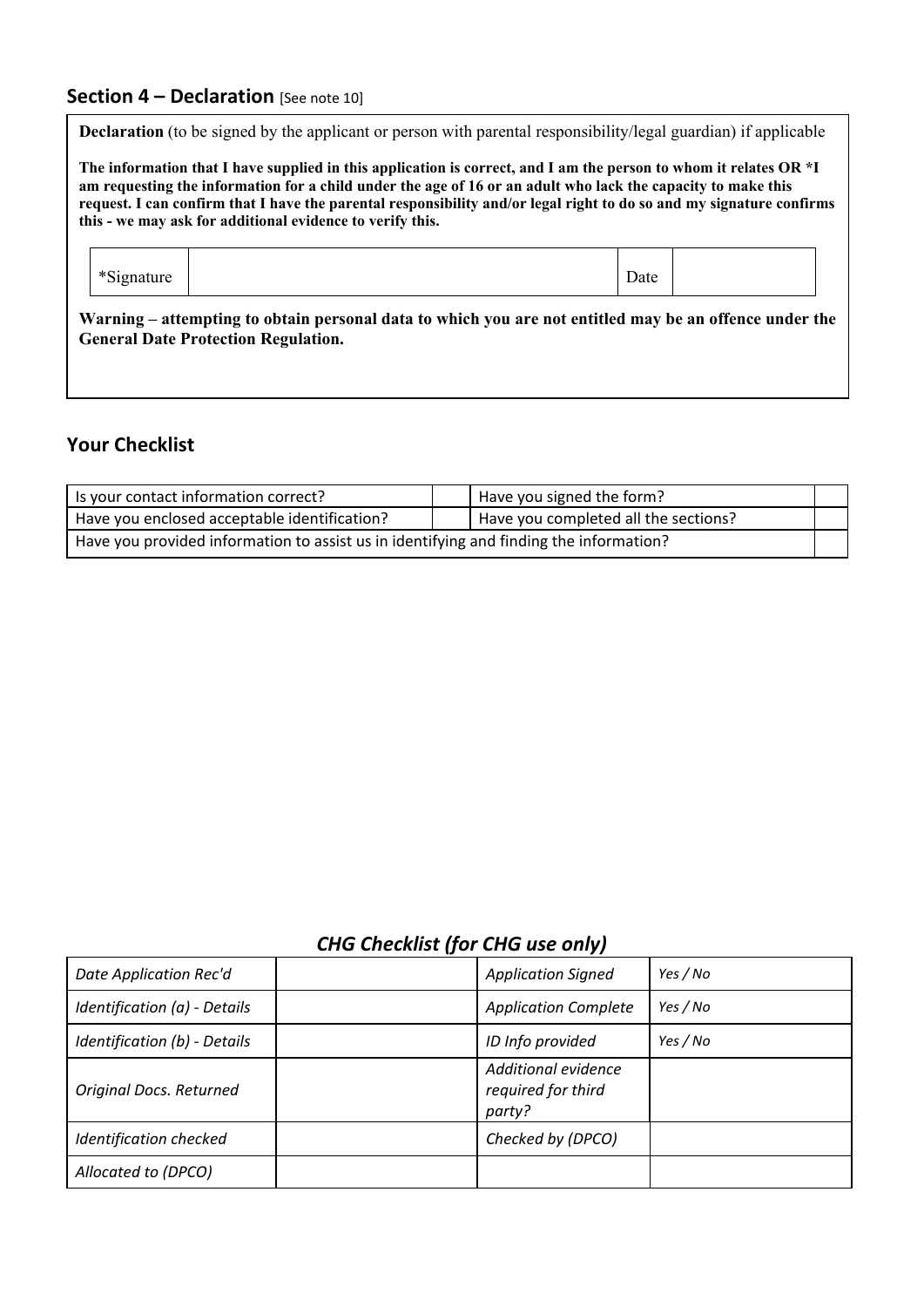# **Guide to making a Subject Access Request**

## **1. Introduction**

These notes are intended only as a guide to completing the CHG Subject Access Request form, not as a guide to GDPR itself. For further advice on filling out the form, please telephone us on 0800 988 7107 (or email us at: info@crystal‐health.co.uk). **Completion of the form is not compulsory but is designed to help you in providing us with the information we need to deal with your request.** 

Data Protection law is set out in the General Data Protection Regulation (GDPR) obtainable from The Information Commissioners Office.

## **2. Your Rights**

Under GDPR you have (subject to certain exemptions) the right to be told whether CHG, as a data controller, is holding or processing any information about you; and if so, to be provided with a copy of that information. The records covered by GDPR include all computer records and limited categories of manual records.

## **3. CHG's Rights**

Where an exemption is available under GDPR, CHG may not provide you with the information covered by the exemption. The main exemptions that may be applied are where the information held relates to:

- the carrying out of our regulatory functions;
- the prevention or detection of crime; or
- the apprehension or prosecution of offenders.

and where disclosure of the information would be likely to prejudice any of these purposes. We are not required to tell you whether any exemptions have been applied to any information that we may provide, or whether any information has been withheld or the reason for the withholding of any information.

## **4. Processing by CHG**

Applications will be processed promptly, but in any event a response will be made within 30 calendar days, as permitted under GDPR, from the date that we accept the properly completed application along with your proof of identity.

An application will not be accepted or processed unless the application is submitted correctly with all relevant information being supplied and proof of identity provided.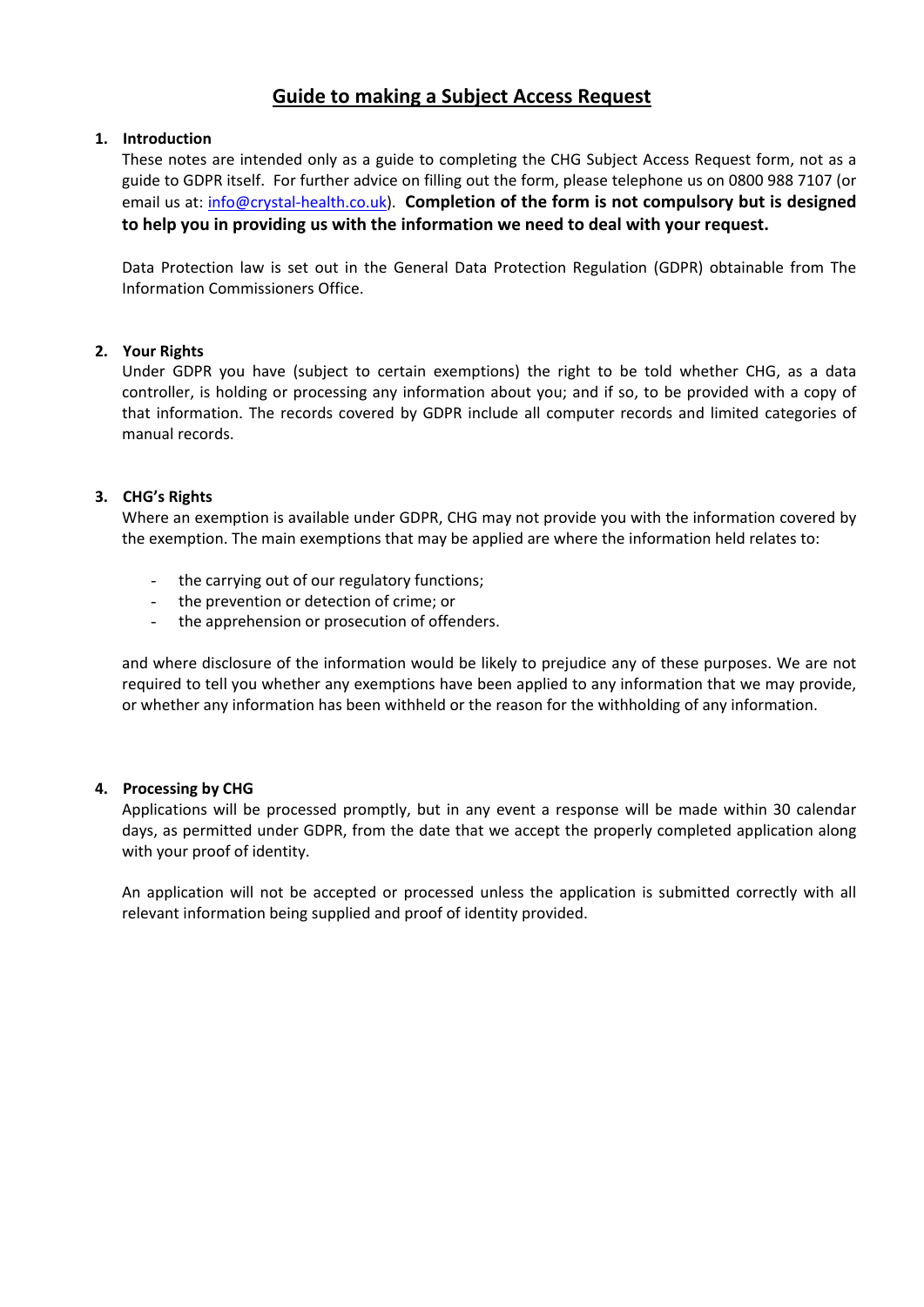## **Completing the application form**

## **5. Section 1 – About Yourself**

Please give us information about yourself that will assist us in finding the information you require. You should complete this section fully and carefully as the information will be used as the basis for our internal searches.

For your protection, any correspondence that we send you (including any information that we send to you in response to your request) will be sent only to the home address that you give here.

Where you have submitted the request via your legal representatives, you are still required to complete the form in full and provide proof of identity. Our response will be sent to your legal representatives' registered offices.

The information will also help CHG to confirm your identity (see Note 7).

## **6. Section 2 – Proof of identity**

CHG has a duty to ensure that the information it processes is secure; CHG will only provide the information relating to you if we are satisfied regarding your identity ie that you are entitled to the information. We therefore require you to provide us with reasonable proof of your identity. Examples of the types of identity documents that we will accept are listed under Section 2. Applications that do not include acceptable identification will not be processed, but we will contact you should this be the case.

CHG does not have to give you any information that might identify any other individual unless that person agrees. If you believe that any information CHG holds about you may identify another person, you may wish to obtain that person's written consent (to you being given his/her information). That should be submitted to us with this application, along with their proof of identity (to the same standard as is required for yourself).

## **7. Section 3 – Helping us to find the information**

To assist us with our searches, please try to specify the nature of the information that you are seeking and its possible location if known (eg who at CHG was/might be dealing with the matter). Guidance from the Office of the Information Commissioner states;

"Data subjects frequently make open ended requests for access ('Give me a copy all the data you hold on me'). However, GDPR specifies that a data controller is not obliged to comply with a request ... unless they are supplied with such information as they may reasonably require to locate the information which that person seeks. In most cases an open-ended request will not satisfy this provision".

## **8. Section 4– Declaration**

Please sign and date the application. We are unable to accept applications that have not been signed by the person whose details are supplied in section 1 and will not process any application unless it has been signed and dated.

## **Warning – attempting to obtain personal data to which you are not entitled may be an offence under GDPR.**